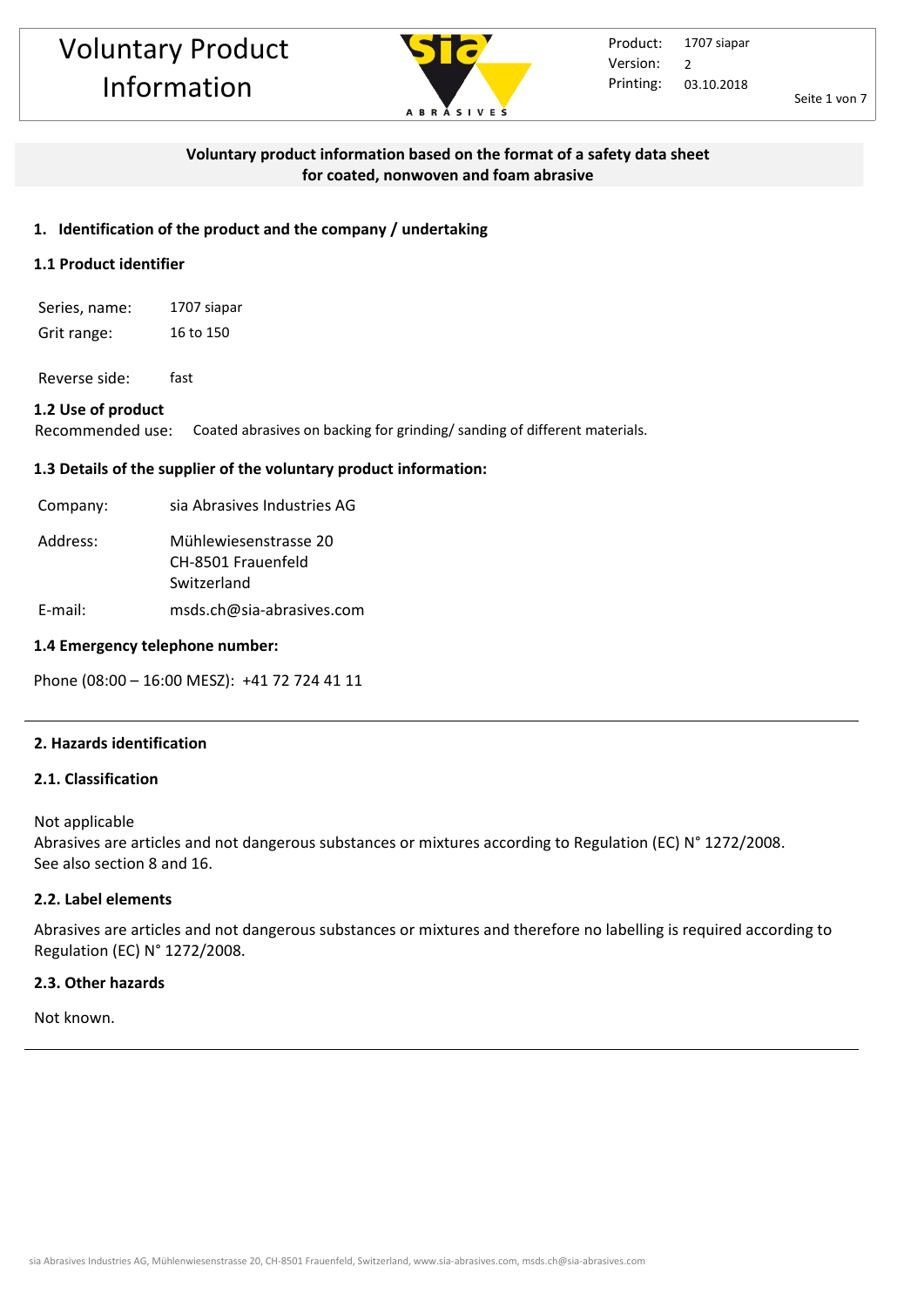

# **3. Composition/information on ingredients**

The product contains the following ingredients which are classified according to Regulation (EC) Nr. 1272/2008 or for which a community occupational exposure limit value exists:

| Substance | $EC-N^{\circ}$ | $CAS-N°$                       | $ REACH Reg. N^{\circ} $ Conc. $(\%)$ | Classification acc. to Regulation (EC) N° |                   |
|-----------|----------------|--------------------------------|---------------------------------------|-------------------------------------------|-------------------|
|           | (if available) | $\vert$ (if available) $\vert$ | (if available)                        | 1272/2008                                 |                   |
|           |                |                                |                                       | Hazard classes /<br>hazard categories     | Hazard statements |

Nothing to declare

(for full text of H-phrases see section 16)

**Remark** No PDMS (silicone-oils) present in this product

# **4. First aid measures**

See also section 8 and 16

# **4.1. Description of first aid measures**

Inhalation

Not possible, due to the form of the product. If dust is inhaled, move person to fresh air. If breathing is difficult, have qualified personnel administer oxygen. Seek medical attention if irritation or other symptoms persist.

#### Eye contact

Remove contact lenses if present and easy to do so. Flush eyes thoroughly with large amounts of water, holding eyelids open. If irritation persists, seek medical attention.

#### Skin contact

Ingestion Wash skin with soap and water. If irritation or other symptoms develop, seek medical attention. sist.

Not likely, due to the form of the product. In the event of, do not induce vomiting. Rinse mouth with water. Seek medical attention if a large amount is swallowed or if you feel unwell..

### **4.2. Most important symptoms and effects, both acute and delayed**

Not known, but dust may cause eye and respiratory irritation. Prolonged inhalation of high concentration of dust may cause adverse effects on the lungs.

# **4.3. Indication of any immediate medical attention and special treatment needed**

Not relevant. Treat symptomatically.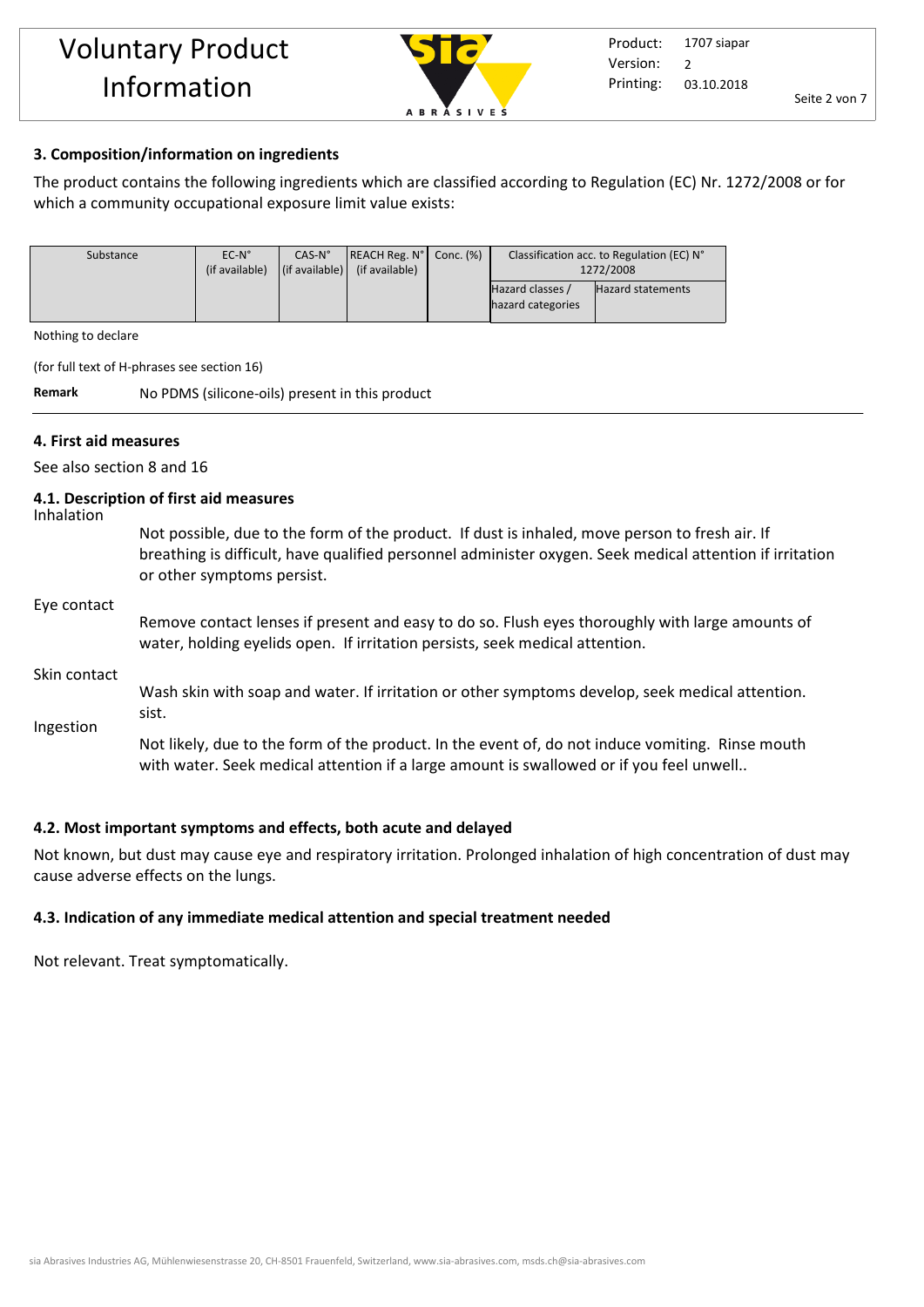

### **5. Fire fighting measures**

### **5.1. Extinguishing media:**

Extinguishing media: water, foam, sand, powder or C02 as appropriate for surrounding materials.

# **5.2. Special hazards arising from the product**

Toxic fumes may occur. Use respiratory protective equipment.

# **5.3. Special protective equipment and precautions for fire-fighters**

Extinguishing materials should be selected according to the surrounding area.

### **6. Accidental release measures**

Not applicable.

### **7. Handling and storage**

Follow instructions of grinding machine manufacturers and the relevant national regulations. In addition, observe the safety recommendations of the manufacturer.

# **8. Exposure controls/personal protection**

### **8.1. Control parameters**

Before grinding it is recommended to perform a risk assessment and to use personal protection equipment accordingly.

Occupational exposure limit values and/or biological limit values.

Keep exposure to the following components under surveillance. (Observe also the regional official regulations

**Abbreviation:** e: inhalable / einatembar a: respirable / alveolengängig NA: not applicable / nicht zutreffend

#### **EUROPE:**

Longterm: The employee's average airborne exposure in any 8-hour work shift of a 42-hour work week which shall not be exceeded. Shortterm: Maximum exposure of four 15min periods per 8 hour shift, with at least 60 minutes between exposure periods

Note: Hazardous dust of the workpiece material may be generated during grinding and/or sanding operations. National regulations for dust exposure limit values have to be taken into consideration.

# **8.2. Exposure controls**

# **8.2.1. Individual protection measures**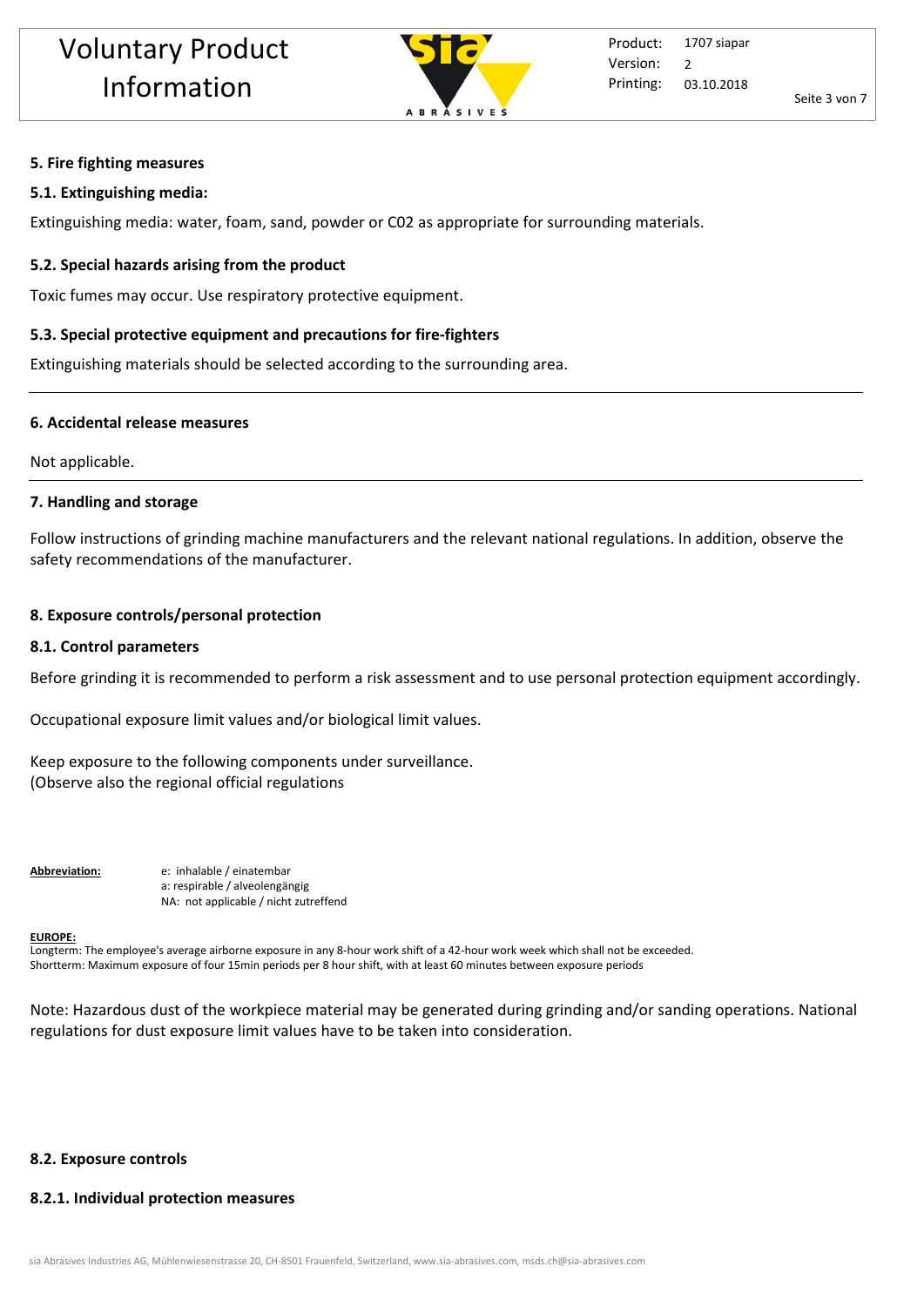

Product: Printing: 1707 siapar 03.10.2018 Version: 2

Seite 4 von 7

# **8.2.1.1. Respiratory protection**

Use respiratory protective equipment (type depends on specific application and material being ground)

# **8.2.1.2. Hand protection**

Wear protective gloves (type depends on specific application and material being ground)

# **8.2.1.3. Eye protection**

Wear protective goggles or face shield (type depends on specific application and material being ground)

# **8.2.1.4. Hearing protection**

Use hearing protection (type depends on specific application and material being groun)

# **8.2.1.5. Body protection**

Use protective clothing (type depends on specific application and material being ground)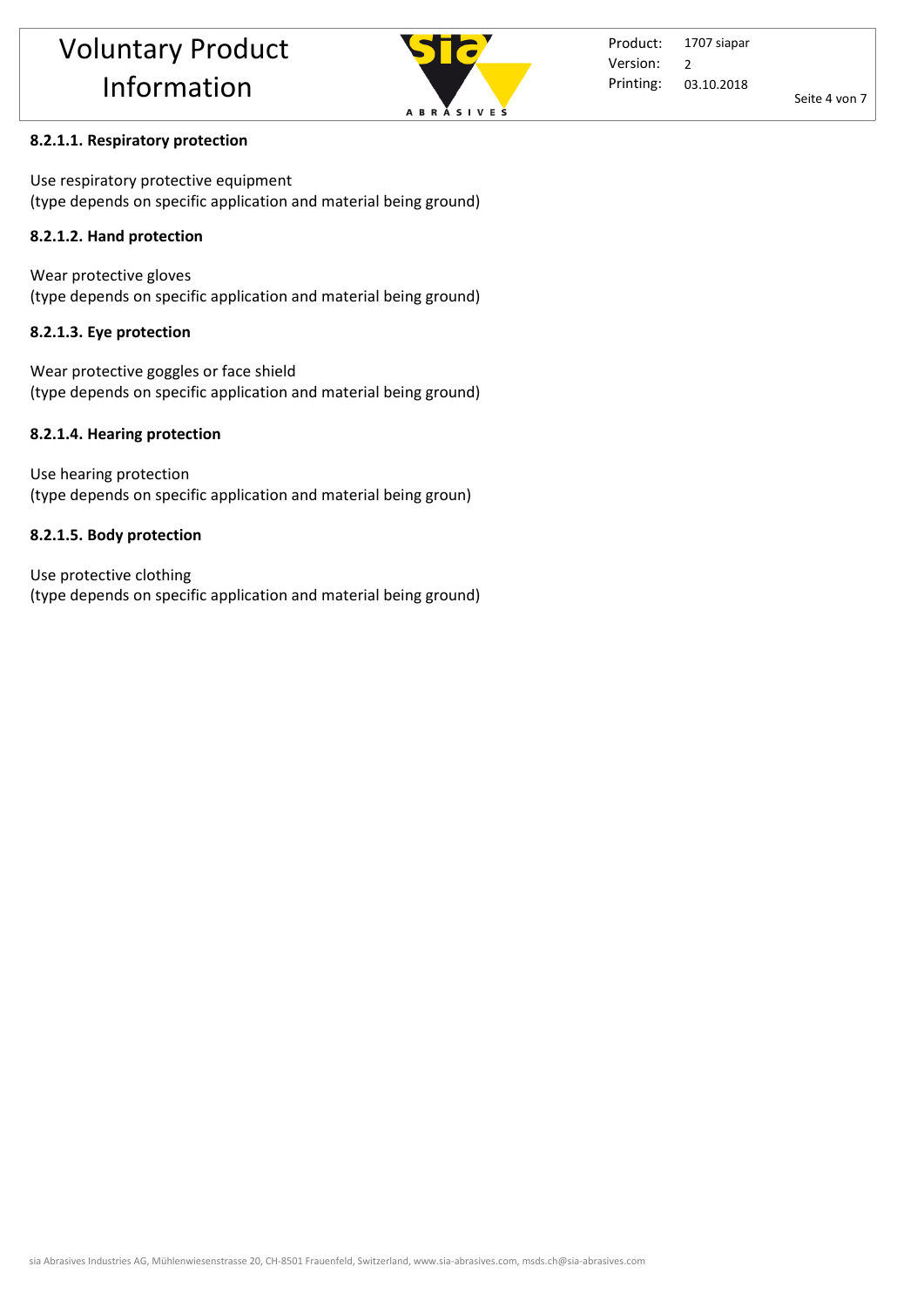

Product: Printing: 1707 siapar 03.10.2018 Version: 2

Seite 5 von 7

### **9. Physical and chemical properties**

### **9.1. Information on basic physical and chemical properties**

| <b>General Physical Form</b>             | Abrasives Product      |
|------------------------------------------|------------------------|
| Product Apperance                        | Solid abrasive product |
| Grade                                    | 16-150                 |
| Color                                    | grey                   |
| Odor                                     | No odor                |
| Odor Threshold                           | Not applicable         |
| рH                                       | Not applicable         |
| Melting point                            | Not applicable         |
| Boiling point                            | Not applicable         |
| Flash point                              | Not applicable         |
| Evaporation rate                         | Not applicable         |
| Flammable Limits (LEL)                   | Not applicable         |
| Flammable Limits (UEL)                   | Not applicable         |
| Vapor density                            | Not applicable         |
| Specific gravity                         | Not applicable         |
| Solubility in Water                      | Not applicable         |
| Solubility non Water                     | Not applicable         |
| Partition coefficient: n-octanol / water | Not applicable         |
| Autoignition temperature                 | Not applicable         |
| Decomposition temperature                | Not applicable         |
| Viscosity                                | Not applicable         |

# **9.2. Other information**

None

#### **10. Stability and reactivity**

#### **10.1. Reactivity**

Product is stable when handled or stored correctly

#### **10.2. Chemical stability**

No decomposition in normal use.

#### **10.3. Possibility of hazardous reactions**

No dangerous reactions known.

#### **10.4. Conditions to avoid**

Product is stable when handled or stored correctly. 

#### **10.5. Incompatible materials**

No dangerous reactions known.

#### **10.6. Hazardous decomposition products**

None known. At temperatures exceeding 250° C hazardous or toxic decomposition products may be generated – see section 5.2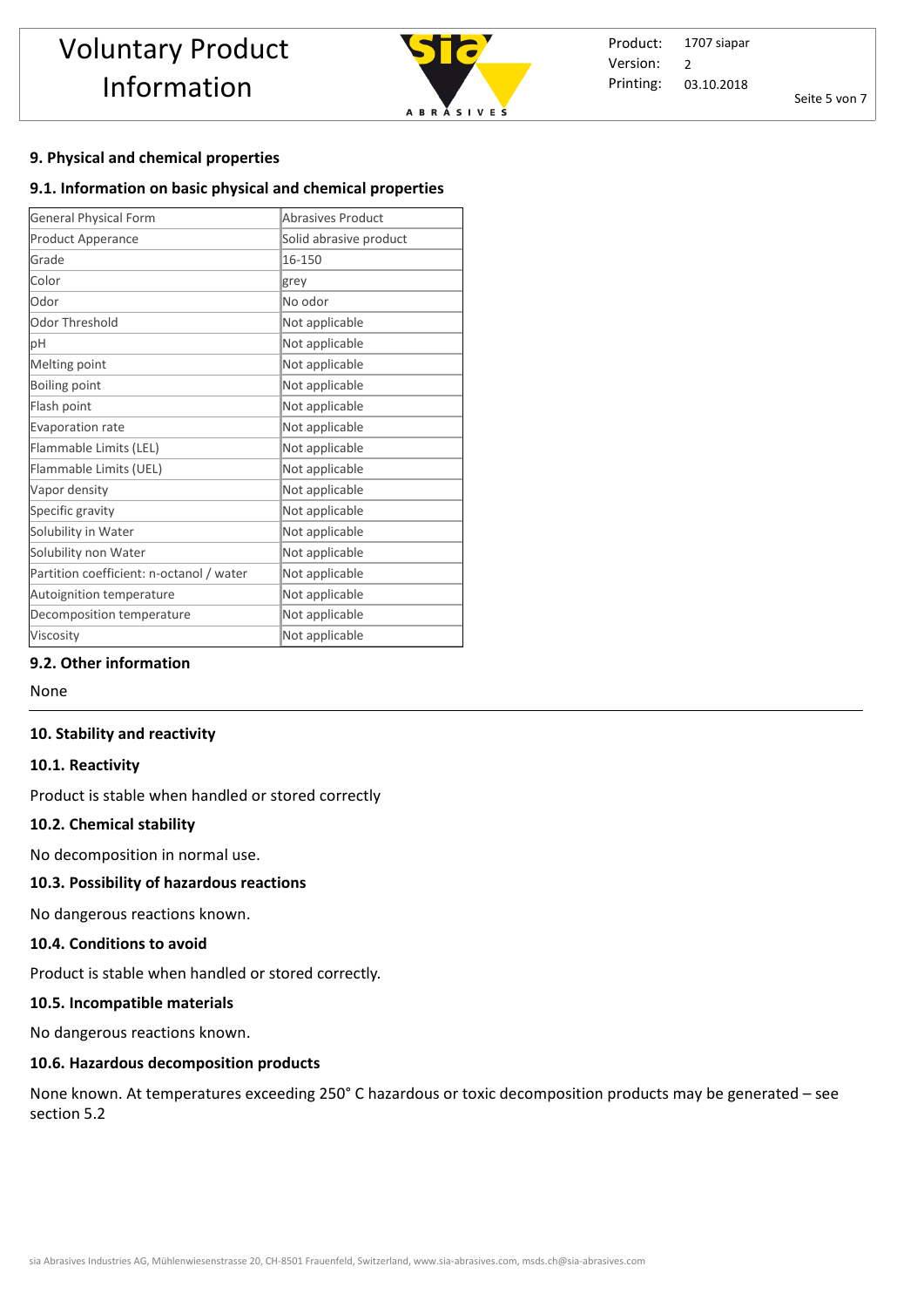

Seite 6 von 7

#### **11. Toxicological information**

#### **11.1. Information on acute effects of exposure**

No toxicological effects if inhaled or swallowed or with eye or skin contact are known. See also section 8.

#### **12. Ecological information**

#### **12.1. Toxicity**

No effects known.

#### **12.2. Persistence and degradability**

No biodegradable potentials known.

#### **12.3. Bioaccumulative potential**

No potentials known.

#### **12.4. Mobility in soil**

No potentials known.

#### **12.5. Results of PBT and vPvB assessment**

Not relevant.

#### **12.6. Other adverse effects**

No effects known.valuated.

#### **13. Disposal considerations**

#### **13.1. Waste treatment methods**

Dispose in accordance with all local, state and national regulations. Local regulations may be more stringent than regional and national requirements. It is the responsibility of the waste generator to determine the toxicity and physical characteristics of the material to determine the proper waste identification and disposal in compliance with applicable regulations.

#### **13.1.2. Product**

Follow national and regional regulations.

Due to the ingredients and properties disposal as non hazardous waste (2000/532/EC) is possible if no hazardous materials are added to the abrasives. (EWC – Nr. 120121),